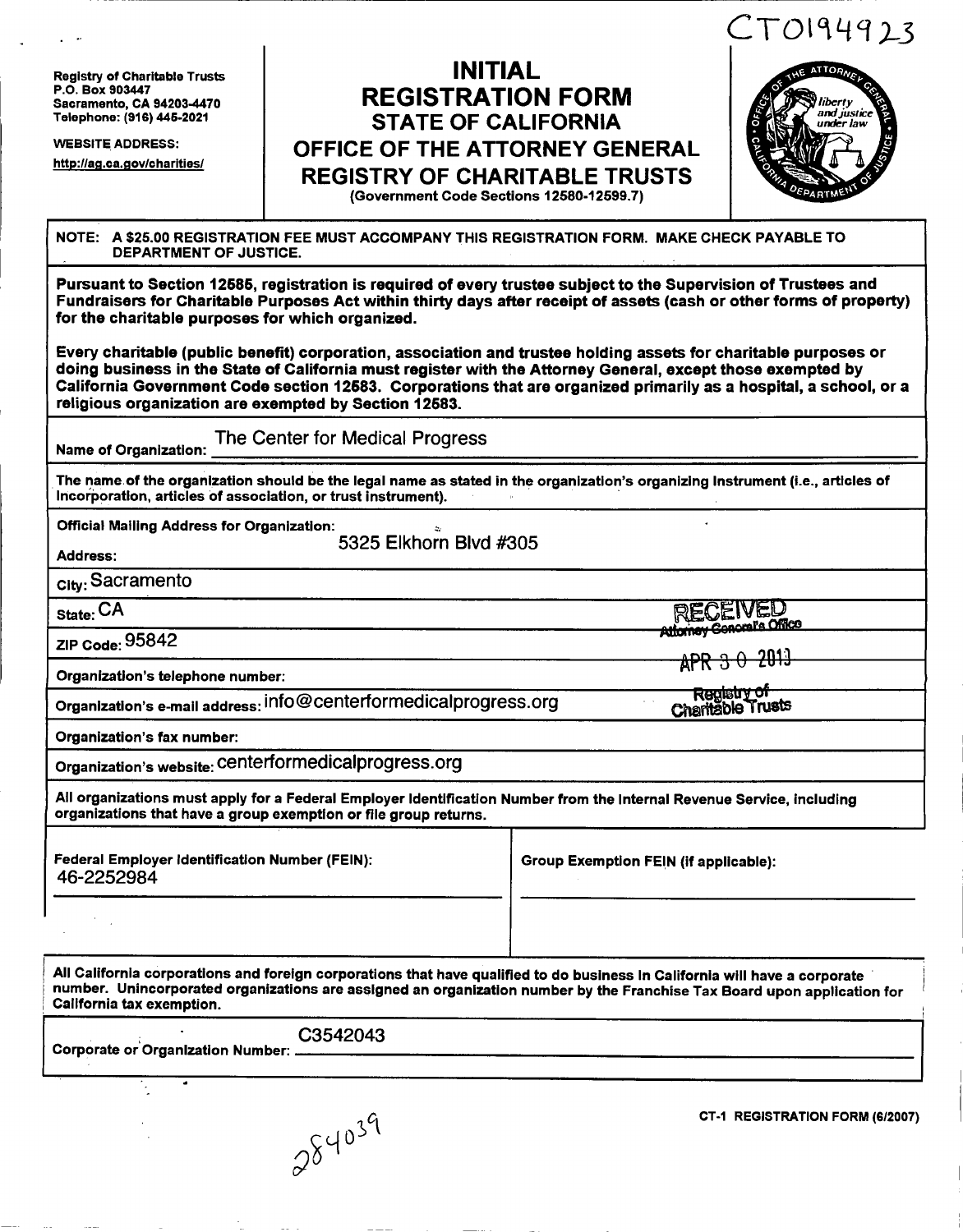| Names and addresses of ALL trustees or directors and officers (attach a list If necessary):                                                                                                                                                                                                                                                                                                                                                                                                                                                                                                                                                                                                                                                      |              |                    |                                         |  |  |
|--------------------------------------------------------------------------------------------------------------------------------------------------------------------------------------------------------------------------------------------------------------------------------------------------------------------------------------------------------------------------------------------------------------------------------------------------------------------------------------------------------------------------------------------------------------------------------------------------------------------------------------------------------------------------------------------------------------------------------------------------|--------------|--------------------|-----------------------------------------|--|--|
| Name David Daleiden                                                                                                                                                                                                                                                                                                                                                                                                                                                                                                                                                                                                                                                                                                                              |              |                    | <b>Position Chief Executive Officer</b> |  |  |
| Address 5325 Elkhorn Blvd #305                                                                                                                                                                                                                                                                                                                                                                                                                                                                                                                                                                                                                                                                                                                   |              |                    |                                         |  |  |
| <sub>city</sub> Sacramento                                                                                                                                                                                                                                                                                                                                                                                                                                                                                                                                                                                                                                                                                                                       | State CA     | ZIP Code 95842     |                                         |  |  |
| Name Albin Rhomberg                                                                                                                                                                                                                                                                                                                                                                                                                                                                                                                                                                                                                                                                                                                              |              |                    | <b>Position Chief Financial Officer</b> |  |  |
| Address 5325 Elkhorn Blvd #305                                                                                                                                                                                                                                                                                                                                                                                                                                                                                                                                                                                                                                                                                                                   |              |                    |                                         |  |  |
| city Sacramento                                                                                                                                                                                                                                                                                                                                                                                                                                                                                                                                                                                                                                                                                                                                  | State CA     | ZIP Code 95842     |                                         |  |  |
| Name Troy Newman                                                                                                                                                                                                                                                                                                                                                                                                                                                                                                                                                                                                                                                                                                                                 |              |                    | Position Secretary                      |  |  |
| Address 5325 Elkhorn Blvd #305                                                                                                                                                                                                                                                                                                                                                                                                                                                                                                                                                                                                                                                                                                                   |              |                    |                                         |  |  |
| <sub>City</sub> Sacramento                                                                                                                                                                                                                                                                                                                                                                                                                                                                                                                                                                                                                                                                                                                       | State CA     | $ZIP$ Code $95842$ |                                         |  |  |
| Name                                                                                                                                                                                                                                                                                                                                                                                                                                                                                                                                                                                                                                                                                                                                             |              | <b>Position</b>    |                                         |  |  |
| <b>Address</b>                                                                                                                                                                                                                                                                                                                                                                                                                                                                                                                                                                                                                                                                                                                                   |              |                    |                                         |  |  |
| City                                                                                                                                                                                                                                                                                                                                                                                                                                                                                                                                                                                                                                                                                                                                             | <b>State</b> | <b>ZIP Code</b>    |                                         |  |  |
| Name                                                                                                                                                                                                                                                                                                                                                                                                                                                                                                                                                                                                                                                                                                                                             |              |                    |                                         |  |  |
| <b>Address</b>                                                                                                                                                                                                                                                                                                                                                                                                                                                                                                                                                                                                                                                                                                                                   |              |                    |                                         |  |  |
| City                                                                                                                                                                                                                                                                                                                                                                                                                                                                                                                                                                                                                                                                                                                                             | <b>State</b> | <b>ZIP Code</b>    |                                         |  |  |
| exemption will normally provide this information.) If the organization is based outside California, comment fully on the extent<br>of activities in California and how the California activities relate to total activities. In addition, list all funds, property, and other<br>assets held or expected to be held in California. Indicate whether you are monitored in your home state, and if so, by whom.<br>Attach additional sheets if necessary.<br>The primary activity of The Center for Medical Progress is to monitor and report on medical ethics and<br>advances. The Center will receive monetary donations from the public to support its work.                                                                                   |              |                    |                                         |  |  |
| The organization will be required to file financial reports annually. All organizations must file the Annual Registration/Renewal<br>Fee Report (RRF-1) within four months and fifteen days after the end of the organization's accounting period. Organizations<br>with \$25,000 or more in either gross receipts or total assets are also required to file either the IRS Form 990, 990-EZ, or 990-PF.<br>Forms can be found on the Charitable Trusts' website at http://ag.ca.gov/charitles/.<br>If assets (funds, property, etc.) have been received, enter the date first received:<br><b>Registration with the Attorney</b><br>3/29/13<br>General is required within thirty<br>Date assets first received: _<br>days of receipt of assets. |              |                    |                                         |  |  |
| What annual accounting period has the organization adopted?                                                                                                                                                                                                                                                                                                                                                                                                                                                                                                                                                                                                                                                                                      |              |                    |                                         |  |  |
|                                                                                                                                                                                                                                                                                                                                                                                                                                                                                                                                                                                                                                                                                                                                                  |              | ☑<br>Calendar Year |                                         |  |  |

 $\langle \cdot \rangle$ 

**CT-1 REGISTRATION FORM (6/2007)**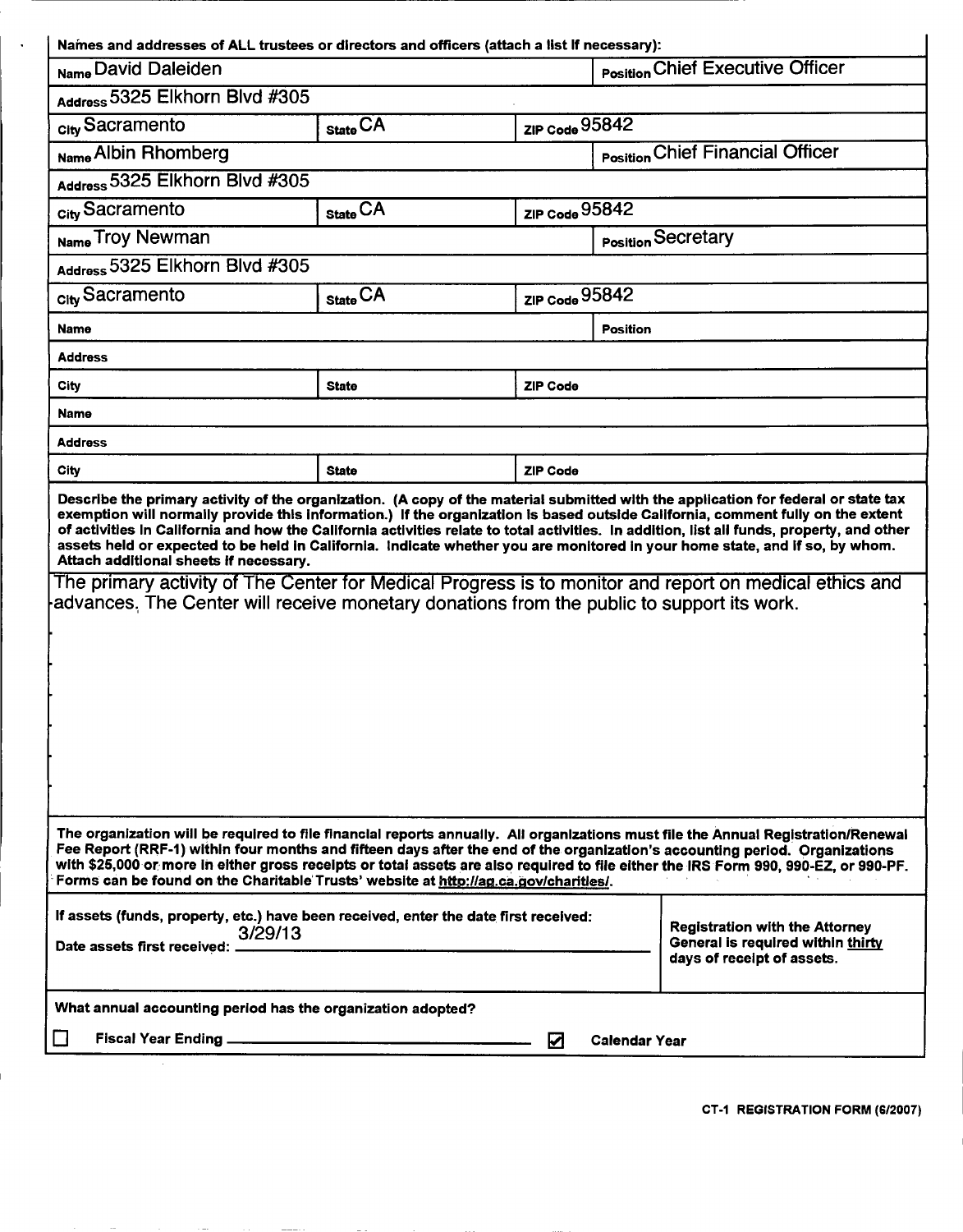|                | Attach your founding documents as follows:                                                                                                                                                                                                                             |                            |              |                                |                 |             |                                                                                                                                                                                                                                                              |
|----------------|------------------------------------------------------------------------------------------------------------------------------------------------------------------------------------------------------------------------------------------------------------------------|----------------------------|--------------|--------------------------------|-----------------|-------------|--------------------------------------------------------------------------------------------------------------------------------------------------------------------------------------------------------------------------------------------------------------|
| A)             | activities in California.                                                                                                                                                                                                                                              |                            |              |                                |                 |             | Corporations - Furnish a copy of the articles of incorporation and all amendments and current bylaws. If incorporated<br>outside California, enter the date the corporation qualified through the California Secretary of State's Office to conduct          |
| B)             | association).                                                                                                                                                                                                                                                          |                            |              |                                |                 |             | Associations - Furnish a copy of the instrument creating the organization (bylaws, constitution, and/or articles of                                                                                                                                          |
| C)             | Trusts - Furnish a copy of the trust instrument or will and decree of final distribution.                                                                                                                                                                              |                            |              |                                |                 |             |                                                                                                                                                                                                                                                              |
| D)             | Trustees for charitable purposes - Furnish a statement describing your operations and charitable purpose.                                                                                                                                                              |                            |              |                                |                 |             |                                                                                                                                                                                                                                                              |
|                | Has the organization applied for or been granted IRS tax exempt status Yes $\Box$ No $\Box$                                                                                                                                                                            |                            |              |                                |                 |             |                                                                                                                                                                                                                                                              |
|                | Date of application for Federal tax exemption: _________________________________                                                                                                                                                                                       |                            |              |                                |                 |             |                                                                                                                                                                                                                                                              |
|                |                                                                                                                                                                                                                                                                        |                            |              |                                |                 |             | Exempt under Internal Revenue Code section 501(c).                                                                                                                                                                                                           |
|                | If known, are contributions to the organization tax deductible?                                                                                                                                                                                                        |                            |              | Yes $\Box$                     |                 | No.         | $\bullet$                                                                                                                                                                                                                                                    |
|                |                                                                                                                                                                                                                                                                        |                            |              |                                |                 |             | Attach a copy of the Application for Recognition of Exemption (IRS Form 1023) and the determination letter issued by the IRS.                                                                                                                                |
|                | provider(s):                                                                                                                                                                                                                                                           |                            |              |                                |                 |             | Does your organization contract with or otherwise engage the services of any commercial fundraiser for charitable purposes,<br>fundraising counsel, or commercial coventurer? If yes, provide the name(s), address(es), and telephone number(s) of the       |
|                | Commercial Fundraiser                                                                                                                                                                                                                                                  | <b>Fundraising Counsel</b> |              | <b>Commercial Coventurer</b>   |                 |             |                                                                                                                                                                                                                                                              |
| Name           |                                                                                                                                                                                                                                                                        |                            |              |                                |                 |             |                                                                                                                                                                                                                                                              |
| Address        |                                                                                                                                                                                                                                                                        |                            |              |                                |                 |             |                                                                                                                                                                                                                                                              |
| City           |                                                                                                                                                                                                                                                                        |                            | <b>State</b> |                                | <b>ZIP Code</b> |             |                                                                                                                                                                                                                                                              |
|                | Telephone Number                                                                                                                                                                                                                                                       |                            |              |                                |                 |             |                                                                                                                                                                                                                                                              |
|                | Commercial Fundraiser                                                                                                                                                                                                                                                  | <b>Fundraising Counsel</b> |              | <b>Commercial Coventurer</b>   |                 |             |                                                                                                                                                                                                                                                              |
| Name           |                                                                                                                                                                                                                                                                        |                            |              |                                |                 |             |                                                                                                                                                                                                                                                              |
| Address        |                                                                                                                                                                                                                                                                        |                            |              |                                |                 |             |                                                                                                                                                                                                                                                              |
| City           |                                                                                                                                                                                                                                                                        |                            | <b>State</b> |                                | <b>ZIP Code</b> |             |                                                                                                                                                                                                                                                              |
|                | <b>Telephone Number</b>                                                                                                                                                                                                                                                |                            |              |                                |                 |             |                                                                                                                                                                                                                                                              |
|                | Commercial Fundraiser                                                                                                                                                                                                                                                  | <b>Fundraising Counsel</b> |              | Commercial Coventurer          |                 |             |                                                                                                                                                                                                                                                              |
| Name           |                                                                                                                                                                                                                                                                        |                            |              |                                |                 |             |                                                                                                                                                                                                                                                              |
| <b>Address</b> |                                                                                                                                                                                                                                                                        |                            |              |                                |                 |             |                                                                                                                                                                                                                                                              |
| City           |                                                                                                                                                                                                                                                                        |                            | <b>State</b> |                                | <b>ZIP Code</b> |             |                                                                                                                                                                                                                                                              |
|                | <b>Telephone Number</b>                                                                                                                                                                                                                                                |                            |              |                                |                 |             |                                                                                                                                                                                                                                                              |
|                | knowledge and belief, the form and each document are true, correct, and complete.                                                                                                                                                                                      |                            |              | <b>Chief Executive Officer</b> |                 |             | I declare under penalty of perjury that I have examined this registration form, including accompanying documents, and to the best of my<br>4/1/13                                                                                                            |
| Signature.     |                                                                                                                                                                                                                                                                        |                            | <b>Title</b> |                                |                 | <b>Date</b> |                                                                                                                                                                                                                                                              |
|                | Regulations, Title 11, Sections 300-312.1).<br>If you have questions regarding registration, or need assistance, information is available on our website at<br>http://aq.ca.qov/charities//or/you.can/reachius.by/telephone at (916) 445-2021 or fax at (916) 444-3651 |                            |              |                                |                 |             | If additional information is required, please refer to the Supervision of Trustees and Eundralsers for Charitable Purposes Act<br>(Government Code sections 12580-12599.7), the Administrative Rules and Regulations pursuant to the Act (California Code of |
|                |                                                                                                                                                                                                                                                                        |                            |              |                                |                 |             |                                                                                                                                                                                                                                                              |

 $\blacksquare$ 

**CT-1 REGISTRATION FORM (6/2007)**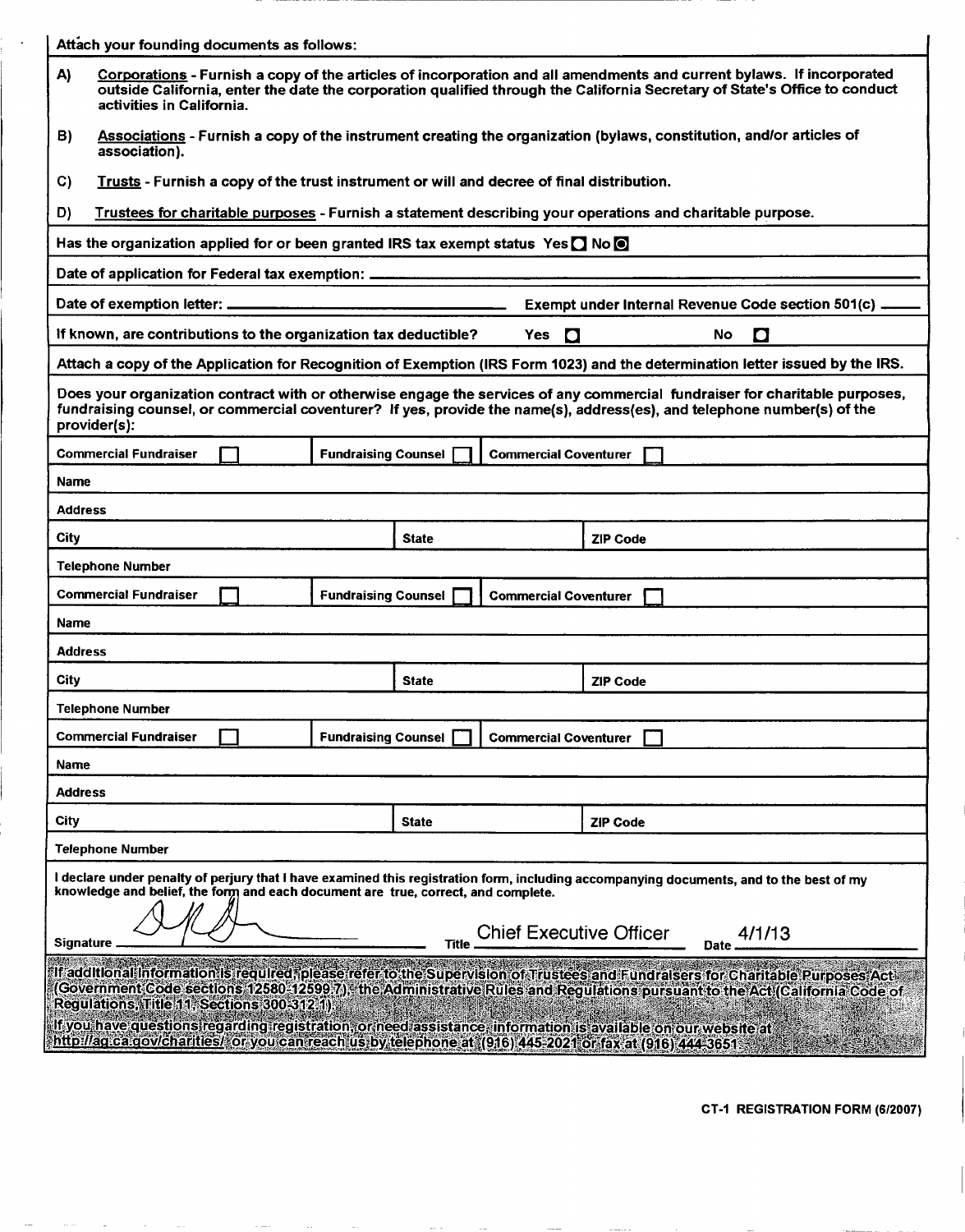| ARTS-PB                                                    | Articles of Incorporation of a<br><b>Nonprofit Public Benefit Corporation</b>                                                                                                                                                                                                                                                    |                                                                 | 3542043                                  |                                                     |
|------------------------------------------------------------|----------------------------------------------------------------------------------------------------------------------------------------------------------------------------------------------------------------------------------------------------------------------------------------------------------------------------------|-----------------------------------------------------------------|------------------------------------------|-----------------------------------------------------|
|                                                            | To form a nonprofit public benefit corporation in California, you can fill out this.                                                                                                                                                                                                                                             |                                                                 |                                          |                                                     |
| $-$ A:\$30 filing fee                                      | form or prepare your own document, and submit for filing along with:                                                                                                                                                                                                                                                             |                                                                 |                                          |                                                     |
|                                                            | - A separate, non-refundable \$15 service fee also must be included, if                                                                                                                                                                                                                                                          |                                                                 |                                          | FILED $^{\prime\prime}/\epsilon$ $\tau^-$           |
|                                                            | you drop off the completed form or document.                                                                                                                                                                                                                                                                                     | Secretary of State                                              |                                          |                                                     |
|                                                            | Important/ Nonprofit corporations in California are not automatically exempt<br>from paying California franchise tax or income tax each year. For information                                                                                                                                                                    |                                                                 | <b>State of California</b>               |                                                     |
|                                                            | about tax requirements and/or applying for tax-exempt status in California, go to                                                                                                                                                                                                                                                |                                                                 | MAR 0 7 2013                             |                                                     |
|                                                            | https://www.ftb.ca.gov/businesses/exempt_organizations or call_the_California<br>Franchise Tax Board at (916) 845-4171.                                                                                                                                                                                                          |                                                                 | ਿਟਰ                                      |                                                     |
|                                                            | Note: Before submitting this form, you should consult with a private attorney for<br>advice about your specific business needs.                                                                                                                                                                                                  | This Space For Office Use Only                                  |                                          |                                                     |
|                                                            | For questions about this form, go to www.sos.ca.gov/business/be/filing-tips.htm                                                                                                                                                                                                                                                  |                                                                 |                                          |                                                     |
| and restrictions.)                                         | Corporate. Name: (List the proposed corporate name:: Go to www.sos.ca.gov/business/be/name-availability.htm:for general corporate name requirements                                                                                                                                                                              |                                                                 |                                          |                                                     |
|                                                            | $\circledcirc$ The name of the corporation is $Th_{\epsilon}$ Center for Medical Progress                                                                                                                                                                                                                                        |                                                                 |                                          |                                                     |
|                                                            | Corporate Purpose: (Item 2a: Check one or both boxes: Hem 2b: The specific purpose of the corporation must be listed if you are organizing for "public"                                                                                                                                                                          |                                                                 |                                          |                                                     |
|                                                            | purposes, or if you intend to apply for tax-exempt status in California.)                                                                                                                                                                                                                                                        |                                                                 |                                          |                                                     |
|                                                            | $\omega$ a. This corporation is a nonprofit Public Benefit Corporation and is not organized for the private gain of any person. It is<br>organized under the Nonprofit Public Benefit Corporation Law for World Public N charitable purposes.                                                                                    |                                                                 |                                          |                                                     |
|                                                            | b. The specific purpose of this corporation is to mont for and report on medical ethics and advances                                                                                                                                                                                                                             |                                                                 |                                          |                                                     |
|                                                            |                                                                                                                                                                                                                                                                                                                                  |                                                                 |                                          |                                                     |
|                                                            | Service of Process: (List a California resident or an active 1505 corporation in California that agrees to be your initial agent to accept service of process<br>in case your corporation is sued. You may list any adult who lives in California. You may not list your own corporation as the agent. Do not list an address if |                                                                 |                                          |                                                     |
| the agent is a 1505 corporation).<br>(3) :<br>់ទាំ         | Nichole                                                                                                                                                                                                                                                                                                                          |                                                                 |                                          |                                                     |
|                                                            | Agent's Name                                                                                                                                                                                                                                                                                                                     |                                                                 |                                          |                                                     |
|                                                            | .2330                                                                                                                                                                                                                                                                                                                            | Davis                                                           | CA:                                      | 95618                                               |
|                                                            | Agent's Street Address (if agent is not a corporation)                                                                                                                                                                                                                                                                           |                                                                 | City (no abbreviations):<br><b>State</b> | :Zip                                                |
| <b>Corporate Addresses</b><br>$\circled{4}$                | 5034<br>El Cemonte Are                                                                                                                                                                                                                                                                                                           |                                                                 | CA<br>ans                                | 95618                                               |
|                                                            | Initial Street Address of Corporation                                                                                                                                                                                                                                                                                            |                                                                 | City (no abbreviations).<br>State:       | 'Zip                                                |
| b.                                                         | Initial Mailing Address of Corporation, if different from 4a                                                                                                                                                                                                                                                                     |                                                                 | City (no abbreviations)<br>State         | Zip-                                                |
|                                                            |                                                                                                                                                                                                                                                                                                                                  |                                                                 |                                          |                                                     |
|                                                            | Additional Statements (The following statements are for tax-exempt status in California.)<br>O a This corporation is organized and operated exclusively for the purposes set forth in Article 2a hereof within the                                                                                                               |                                                                 |                                          |                                                     |
|                                                            | meaning of Internal Revenue Code section 501(c)(3).                                                                                                                                                                                                                                                                              |                                                                 |                                          |                                                     |
|                                                            | b. No substantial part of the activities of this corporation shall consist of carrying on propaganda, or otherwise attempting<br>to influence legislation, and this corporation shall not participate or intervene in any political campaign (including the                                                                      |                                                                 |                                          |                                                     |
|                                                            | publishing or distribution of statements) on behalf of any candidate for public office.                                                                                                                                                                                                                                          |                                                                 |                                          |                                                     |
|                                                            | c. The property of this corporation is irrevocably dedicated to the purposes in Article 2a hereof and no part of the net<br>income or assets of this corporation shall ever intre to the benefit of any director, officer or member thereof or to the                                                                            |                                                                 |                                          |                                                     |
|                                                            | benefit of any private person.                                                                                                                                                                                                                                                                                                   |                                                                 |                                          |                                                     |
|                                                            |                                                                                                                                                                                                                                                                                                                                  |                                                                 |                                          |                                                     |
|                                                            | d. Upon the dissolution or winding up of this corporation, its assets remaining after payment, or provision for payment, of                                                                                                                                                                                                      |                                                                 |                                          |                                                     |
|                                                            | all debts and liabilities of this corporation shall be distributed to a nonprofit fund, foundation or corporation which is<br>organized and operated exclusively for charitable, educational and/or religious purposes and which has established                                                                                 |                                                                 |                                          |                                                     |
|                                                            | its tax-exempt status under Internal Revenue Code section 501(c)(3).                                                                                                                                                                                                                                                             |                                                                 |                                          |                                                     |
|                                                            | Thiseform must be signed by each incorporator. If you need more space, attach extra pages that are 1-sided and on standard                                                                                                                                                                                                       |                                                                 |                                          |                                                     |
| *************                                              | letter-sizen paper (8.1/2 %). All attachments are made part of these articles of incorporation.                                                                                                                                                                                                                                  |                                                                 |                                          |                                                     |
| $\mathbf{b}$ and $\mathbf{b}$<br>Incorporator - Sign here. |                                                                                                                                                                                                                                                                                                                                  | Print your name here                                            | David Robert Daleiden                    |                                                     |
|                                                            | Make check/money order payable to: Secretary of State                                                                                                                                                                                                                                                                            | By Mail.                                                        |                                          | Drop-Off                                            |
|                                                            | Upon filing, we will return one (1) uncertified copy of                                                                                                                                                                                                                                                                          | Secretary of State:                                             |                                          | Secretary of State                                  |
|                                                            | your filed document for free, and will certify the copy<br>upon request and payment of a \$5 certification fee.                                                                                                                                                                                                                  | Business Entities, P.O. Box 944260<br>Sacramento, CA 94244-2600 |                                          | 1500 11th Street, 3rd Floor<br>Sacramento: CA 95814 |
|                                                            | Corporations Code §§ 5130-5132 et seq. Revenue and Taxation Code §§ 23151 et seq. and 23701 et seq.                                                                                                                                                                                                                              |                                                                 |                                          | 2013 California Secretary of State                  |
| ARTS-PB (EST 01/2013)                                      |                                                                                                                                                                                                                                                                                                                                  |                                                                 |                                          | www.sos.ca.gov/business/be                          |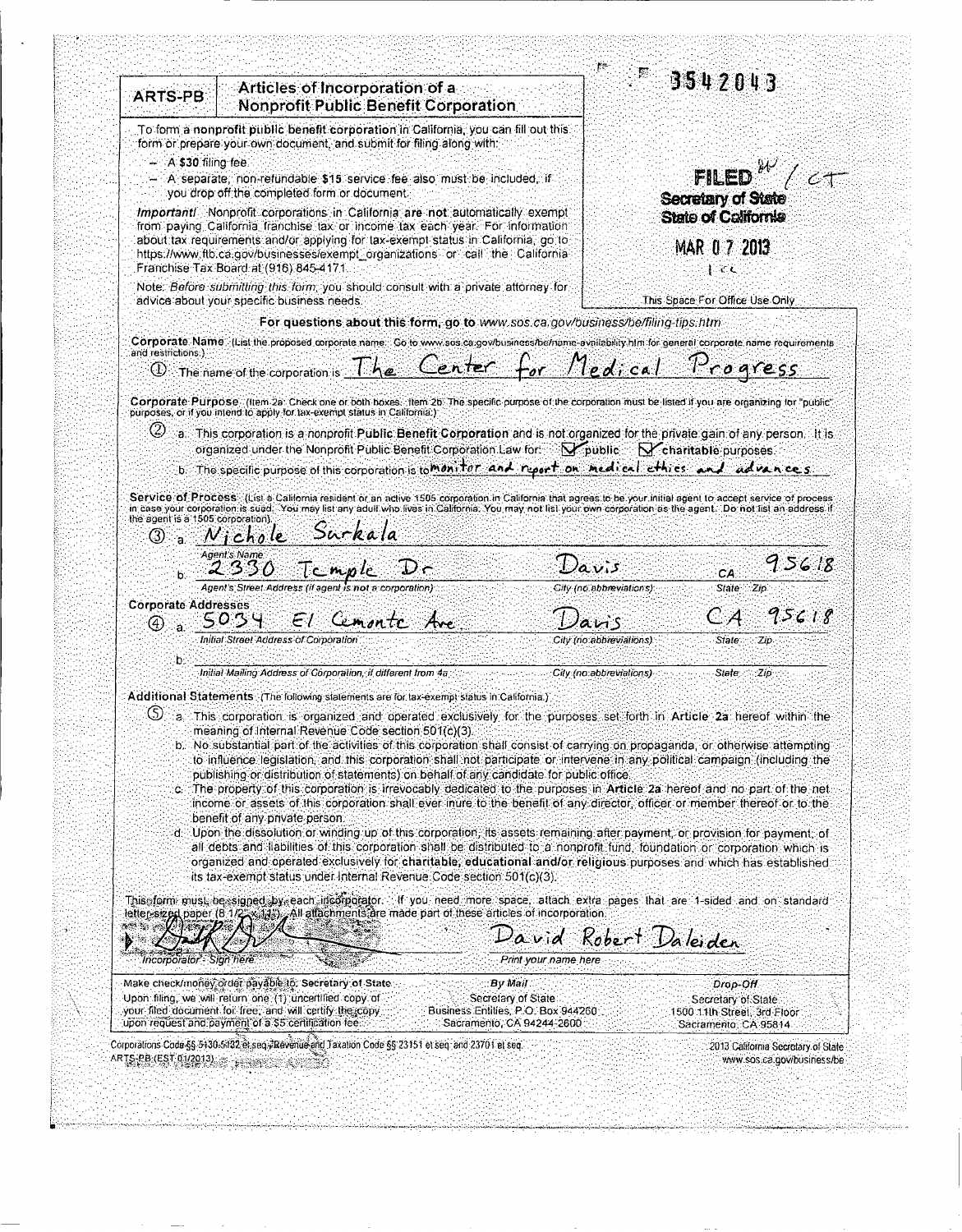Bylaws of **The Center for Medical Progress**  A California Nonprofit Public Benefit Corporation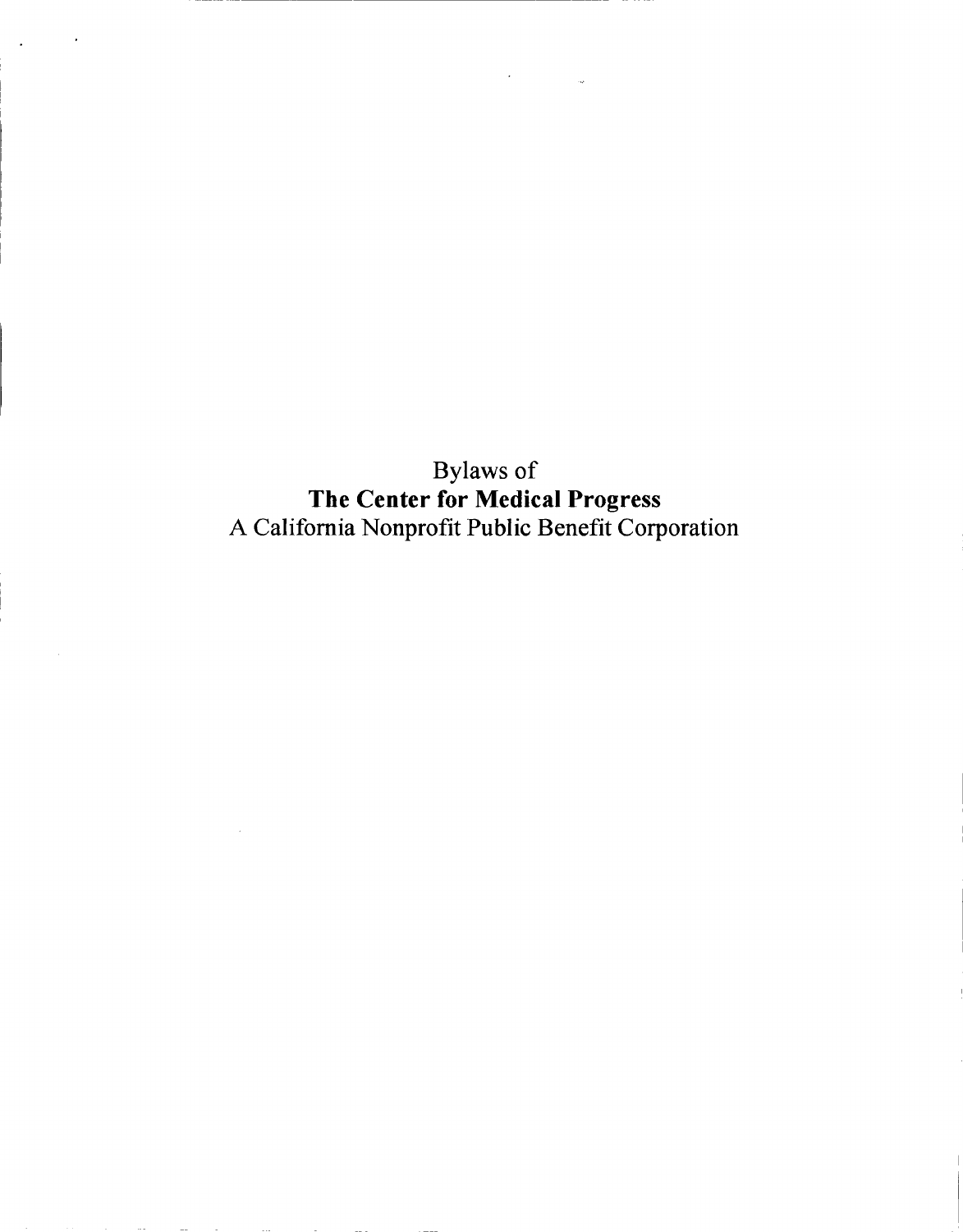### **ARTICLE 1: NAME**

**Section 1.1 Corporate Name.** The name of this corporation is The Center for Medical Progress (the "Corporation").

# **ARTICLE 2: PURPOSES**

**Section 2.1 General Purpose.** The Corporation is a nonprofit public benefit corporation and is not organized for the private gain of any person. It is organized under the Nonprofit Corporation Law of California ("California Nonprofit Corporation Law") for public and charitable purposes.

**Section 2.2 Specific Purpose.** The specific purpose of the corporation shall include without limitation, to monitor and report on medical ethics and advances.

### **ARTICLE 3: LIMITATIONS**

**Section 3.1 Political Activities.** The Corporation is nonprofit and nonpartisan and is organized and operated exclusively for the purposes set forth in Article 2 hereof within the meaning of Internal Revenue Code section  $501(c)(3)$ .

**Section 3.2 Prohibited Activities.** No substantial part of the activities of the Corporation shall consist of carrying on propaganda, or otherwise attempting to influence legislation, and this corporation shall not participate or intervene in any political campaign (including the publishing or distribution of statements) on behalf of any candidate for public office.

# **ARTICLE 4: DEDICATION OF ASSETS**

**Section 4.1 Property Dedicated to Nonprofit Purposes.** The property of the Corporation is irrevocably dedicated to the purposes in Article 2 hereof and no part of the net income or assets of the Corporation shall ever inure to the benefit of any director, officer or member thereof or to the benefit of any private person, except that the Corporation is authorized and empowered to pay reasonable compensation for services rendered and to make payments and distributions in furtherance of the purposes set forth in Article 2 hereof

**Section 4.2 Distribution of Assets Upon Dissolution.** Upon the dissolution or winding up of the Corporation, its assets remaining after payment, or provision for payment, of all debts and liabilities of the Corporation, shall be distributed to a nonprofit fund, foundation or corporation which is organized and operated exclusively for charitable, educational and/or religious purposes and which has established its tax-exempt status under Internal Revenue Code section 501(c)(3).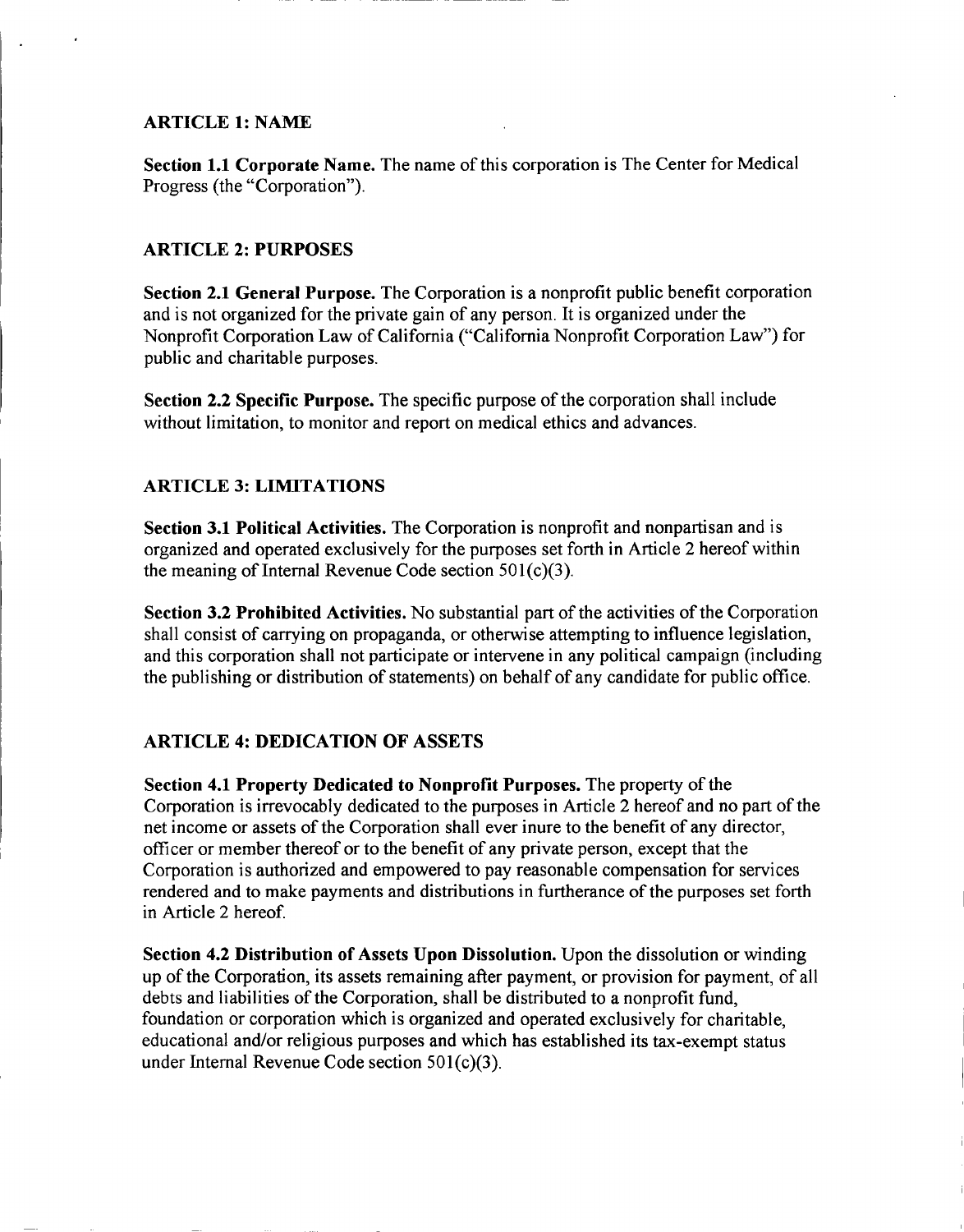### **ARTICLE 5: MEMBERSHIPS**

**Section 5.1 Members.** The Incorporators of the Corporation shall be the sole members within the meaning of section 5056 of the California Nonprofit Corporation Law.

**Section 5.2 Non-Voting Members.** The Board may adopt policies and procedures for the admission of associate members or other designated members who shall have no voting rights in the Corporation. Such associate or other members are not "members" of the Corporation as defined in section 5056 of the California Nonprofit Corporation Law.

### **ARTICLE 6: DIRECTORS**

#### **Section 6.1 Number and Qualifications.**

**6.1.1 Number.** The initial number of directors of the Corporation ("Directors") shall be three (3). From time to time, the Board may, by resolution, increase or decrease the number of directors by increments of two (2), such that there shall always be an odd number of directors. Under no circumstances shall the number of directors ever fall below three (3).

**6.1.2 Qualifications.** The Directors shall be elected by the members.

**Section 6.2 Terms; Election of Successors.** Directors shall be elected at each annual meeting of the Board for one (1) year terms. Each Director, including a Director elected to fill a vacancy, shall hold office until the expiration of the term for which he or she was appointed and until the election and qualification of a successor, or until that Director's earlier resignation or removal in accordance with these Bylaws and California Nonprofit Corporation Law. By resolution, the Board may arrange for terms to be staggered.

#### **Section 6.3 Vacancies.**

**6.3.1 Events Causing Vacancy.** A vacancy or vacancies on the Board shall be deemed to exist on the occurrence of the following: (i) the death, resignation, or removal of any Director; (ii) whenever the number of authorized Directors is increased; or (iii) the failure of the Board, at any meeting at which any Director or Directors are to be elected, to elect the full authorized number of Directors.

**6.3.2 Removal.** The Board may by resolution declare vacant the office of a Director who has been declared of unsound mind by an order of court, or convicted of a felony, or found by final order or judgment of any court to have breached a duty under California Nonprofit Corporation Law. No Director may be removed without cause.

**6.3.3 No Removal on Reduction of Number of Directors.** No reduction of the authorized number of Directors shall have the effect of removing any Director before that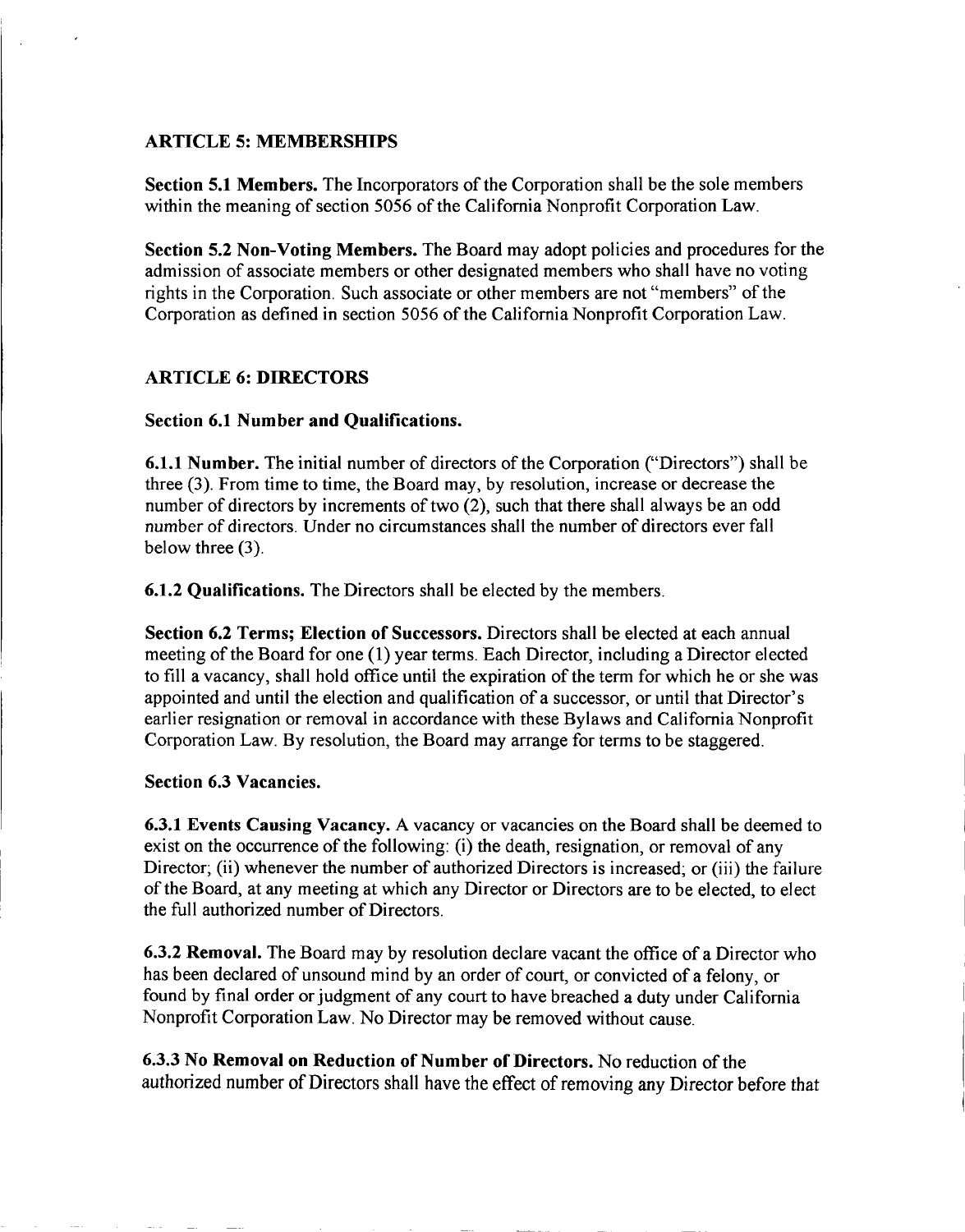Director's term of office expires unless the reduction also provides for the removal of that specified Director in accordance with these Bylaws and California Nonprofit Corporation Law.

6.3.4 **Resignations.** Except as provided in this Section **6.3.4,** any Director may resign by giving written notice to the Chairperson, the President, the Secretary, or the Board. Such a written resignation will be effective on the later of (i) the date it is delivered or (ii) the time specified in the written notice that the resignation is to become effective. No Director may resign if the Corporation would then be left without a duly elected Director or Directors in charge of its affairs, except upon notice to the California Attorney General (the "Attorney General").

6.3.5 **Pro-Tem Election to Fill Vacancies.** If there is a vacancy on the Board, including a vacancy created by the removal of a Director, the Board may fill such vacancy by electing an additional director *pro* tempore as soon as practicable after the vacancy occurs. Section **6.1.2** notwithstanding. If the number of Directors then in office is less than a quorum, additional directors may be elected to fill such vacancies by (i) the unanimous written consent of the Directors then in office, (ii) the affirmative vote of a majority of the Directors in office at a meeting held according to notice or waivers complying with section **5211** of the California Nonprofit Corporation Law, or (iii) a sole remaining Director.

**Section** 6.4 **Regular Meeting.** Each year, the Board shall hold at least one meeting, at a time and place fixed by the Board, for the purposes of election of Directors according to Section **6.1.2,** election of Officers according to Section **7.2,** review and approval of the corporate budget and transaction of other business. This meeting is sometimes referred to in these Bylaws as the "annual meeting." Other regular meetings of the Board may be held at such time and place as the Board may fix from time to time by resolution.

**Section** 6.5 **Special Meetings.** Special meetings of the Board for any purpose may be called at any time by the Chairperson, or the President, or the Vice President (if any), or the Secretary, or any two Directors.

# **Section 6.6 Quorum and Action of the Board.**

6.6.1 **Quorum.** A majority of Directors then in office (but no fewer than two Directors or one-fifth of the authorized number in Section **7.1.1,** whichever is greater) shall constitute a quorum for the transaction of business, except to adjourn as provided in Section **6.7.** 

6.6.2 **Minimum Vote Requirements for Valid Board Action.** Every act taken or decision made by a vote of the majority of the Directors present at a meeting duly held at which a quorum is present is the act of the Board, unless a greater number is expressly required by California Nonprofit Corporation Law, the Articles of Incorporation or these Bylaws. A meeting at which a quorum is initially present may continue to transact business, notwithstanding the withdrawal of Directors from the meeting, if any action taken is approved by at least a majority of the required quorum for that meeting.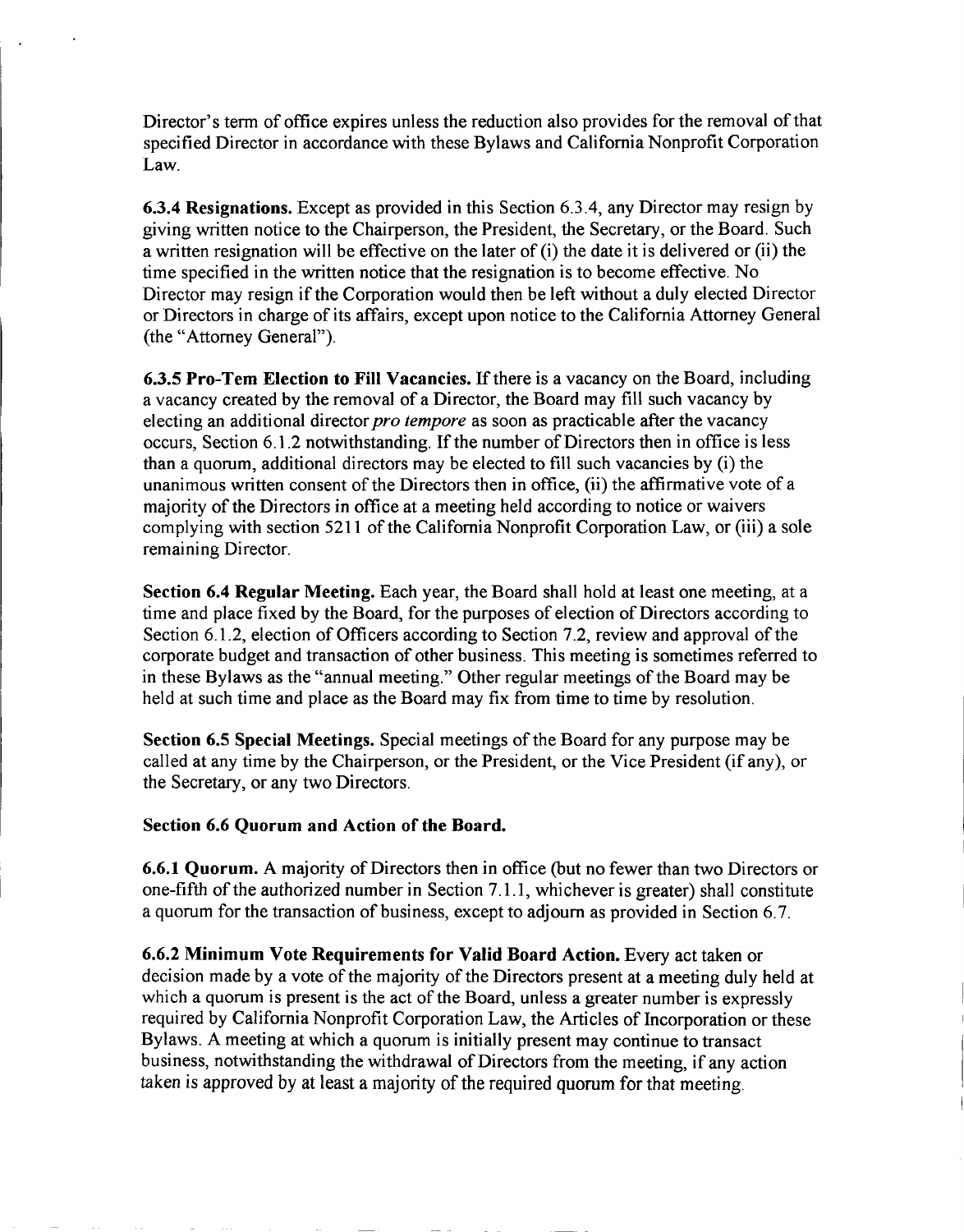**Section 6.7 Adjournment.** A majority of the Directors present, whether or not constituting a quorum, may adjourn any meeting to another time and place.

**Section 6.8 Fees and Compensation of Directors.** The Corporation shall not pay any compensation to Directors for services rendered to the Corporation as Directors, except that Directors may be reimbursed for expenses incurred in the performance of their duties to the Corporation, in reasonable amounts as approved by the Board.

Also, Directors may not be compensated for rendering services to the Corporation in a capacity other than as Directors, unless such compensation is reasonable and further provided that not more than 49% of the persons serving as Directors may be "interested persons" which, for purposes of this Section 6.8 only, means:

(a) any person currently being compensated by the Corporation for services rendered to it within the previous 12 months, whether as a full or part-time Officer or other employee, independent contractor, or otherwise, excluding any reasonable compensation paid to a Director as Director; or

(b) any brother, sister, ancestor, descendant, spouse, brother-in-law, sister-in-law, son-in-law, daughter-in-law, mother-in-law, or father-in-law of any such person.

**Section 6.9 Non-Liability of Directors.** The Directors shall not be personally liable for the debts, liabilities, or other obligations of the Corporation.

### **ARTICLE 7: OFFICERS**

**Section 7.1 Officers.** The officers of the Corporation ("Officers"), in accord with and for the purposes in California Nonprofit Corporation Law Section 5213, shall be a President ("Chief Executive Officer"), a Secretary, and a Chief Financial Officer.

**Section 7.2 Election of Officers.** The Officers shall be elected by the members at the annual meeting of the Corporation for a term of one (1) year, and each shall serve at the discretion of the Board until his or her successor shall be elected, or his or her earlier resignation or removal. Officers do not have term limits.

**Section 7.3 Removal of Officers.** Subject to the rights, if any, of an Officer under any contract of employment, any Officer may be removed, with or without cause, (i) by the Board, at any regular or special meeting of the Board, or at the annual meeting of the Corporation, or (ii) by an Officer on whom such power of removal may be conferred by the Board.

**Section 7.4 Resignation of Officers.** Any Officer may resign at any time by giving written notice to the Corporation. Any resignation shall take effect at the date of the receipt of that notice or at any later time specified in that notice; and, unless otherwise specified in that notice, the acceptance of the resignation shall not be necessary to make it